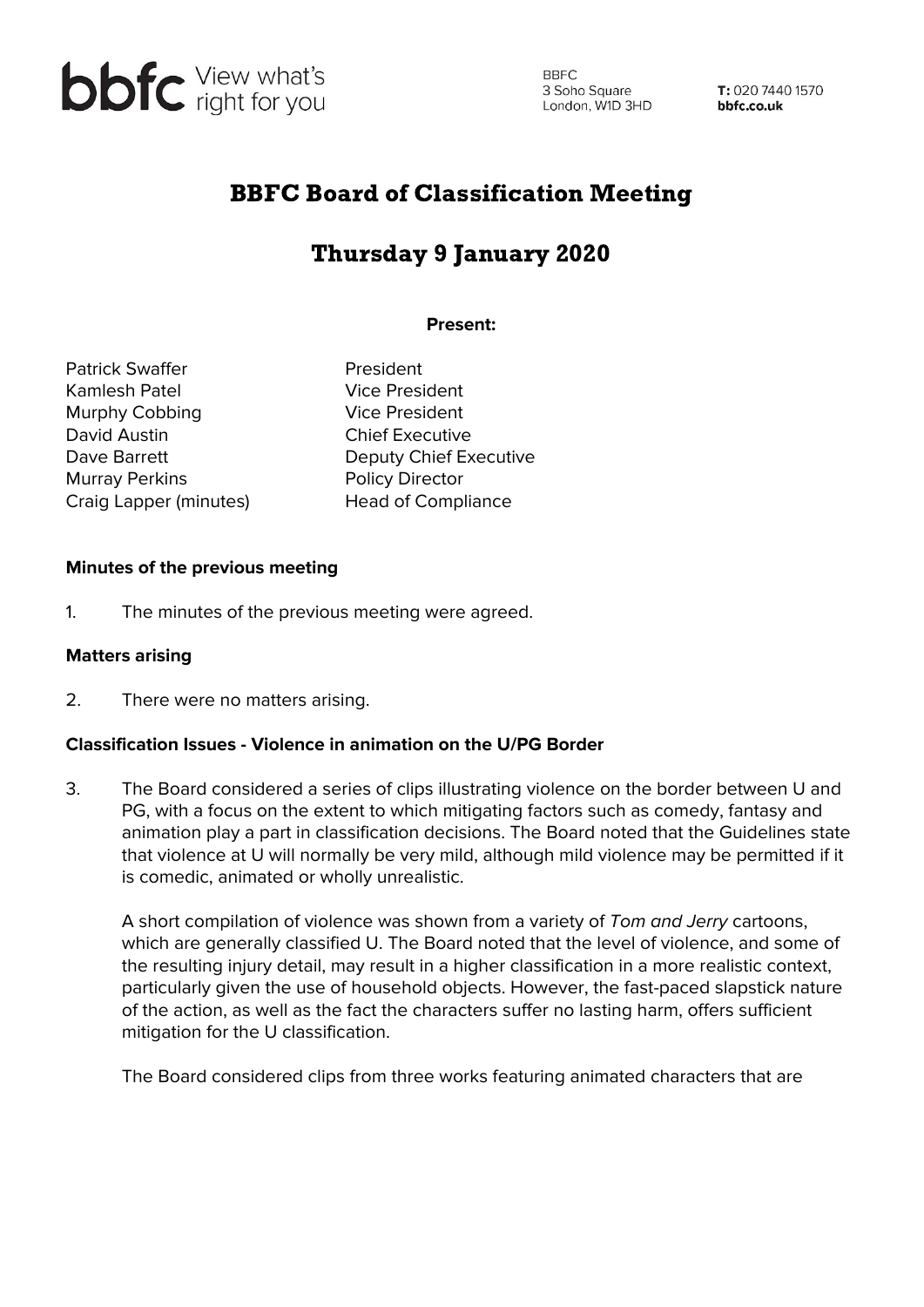based on popular children's toys. They agreed that a large-scale battle in Playmobil: The Movie is generalised in nature, rather than focussing on one-on-one combat or particular details of violence. Much of the violence occurs in the background and is mitigated both by comedy and by the use of characters that are very obviously toys. As such it is acceptable at U as very mild fantasy violence and does not feel noticeably different to how children may play with the toys themselves. A clip from Lego DC Superhero Girls: Supervillain High - Wonder Waitress features a fight in a kitchen involving kitchen utensils. While the setting is more realistic and domestic, as are the objects used for fighting, the violence occurs between two superhero characters made of LEGO and is reduced in intensity by a series of comic quips. As such it is acceptable at U, albeit that it is more accurately described as mild violence than very mild violence. A clip was considered from The Lego Ninjago Movie in which two Lego characters engage in martial arts combat, with a number of heavy blows landed, including from poles. It was noted that, although the characters are based on toys, the 'stop motion' style of earlier Lego films has gradually been abandoned in favour of more 'realistic' movement. While the Board considered whether the duration of the sequence and the strength of some of the impacts might suggest a PG classification, it was accepted that the action occurs within a fantasy setting and is broken up with comic asides. As such, the scene is permissible as mild comic violence at U.

The Board next considered two sequences from Teen Titans, in which more recognisably 'human' characters are employed, rather than toys, albeit that the characters are generally 'superheroes'. A clip was shown from Teen Titans Go! Raven and Friends [Season 1, Episode 8, Arms Race with Legs], which includes a stylised emphasis on bones breaking (shown in X-ray style shots) and limbs being severed, although the characters subsequently recover. This episode was classified at the U established by preceding episodes of the series, on the basis that the violence is highly stylised and comic in nature and occurs in the context of a mass superhero brawl. The Board considered that the more specific and detailed nature of the violence, as well as some more gratuitous elements (such as one character standing on another's broken leg), place the episode on the U/PG borderline. This scene was then contrasted with a stronger clip from Teen Titans Go! To the Movies, which involves several characters ganging up to inflict a beating on another, who subsequently turns out to be a 'real' person who has been mistaken for a superhero. In spite of the exaggerated and comic tone of the scene, the Board agreed the PG classification issued to the film is correct, given the fact the victim is unable to fight back, the violence inflicted is disproportionate and there is clear sight of injuries sustained, including a black eye and a swollen face.

Two clips were considered featuring blades used in a threatening manner. It was explained that the Guidelines at U state there must be no emphasis on realistic or easily accessible weapons. A clip from The Secret Life of Pets 2 features an animated monkey throwing magician's knives at an animated rabbit, while a clip from the Russian animation Quackers features a man threatening to cut a duck's neck (in a cooking context) with a large kitchen knife. The Board agreed the use of circus paraphernalia in The Secret Life of Pets 2 is suitably classified at U, given that the knives are unrealistic and used in a circus